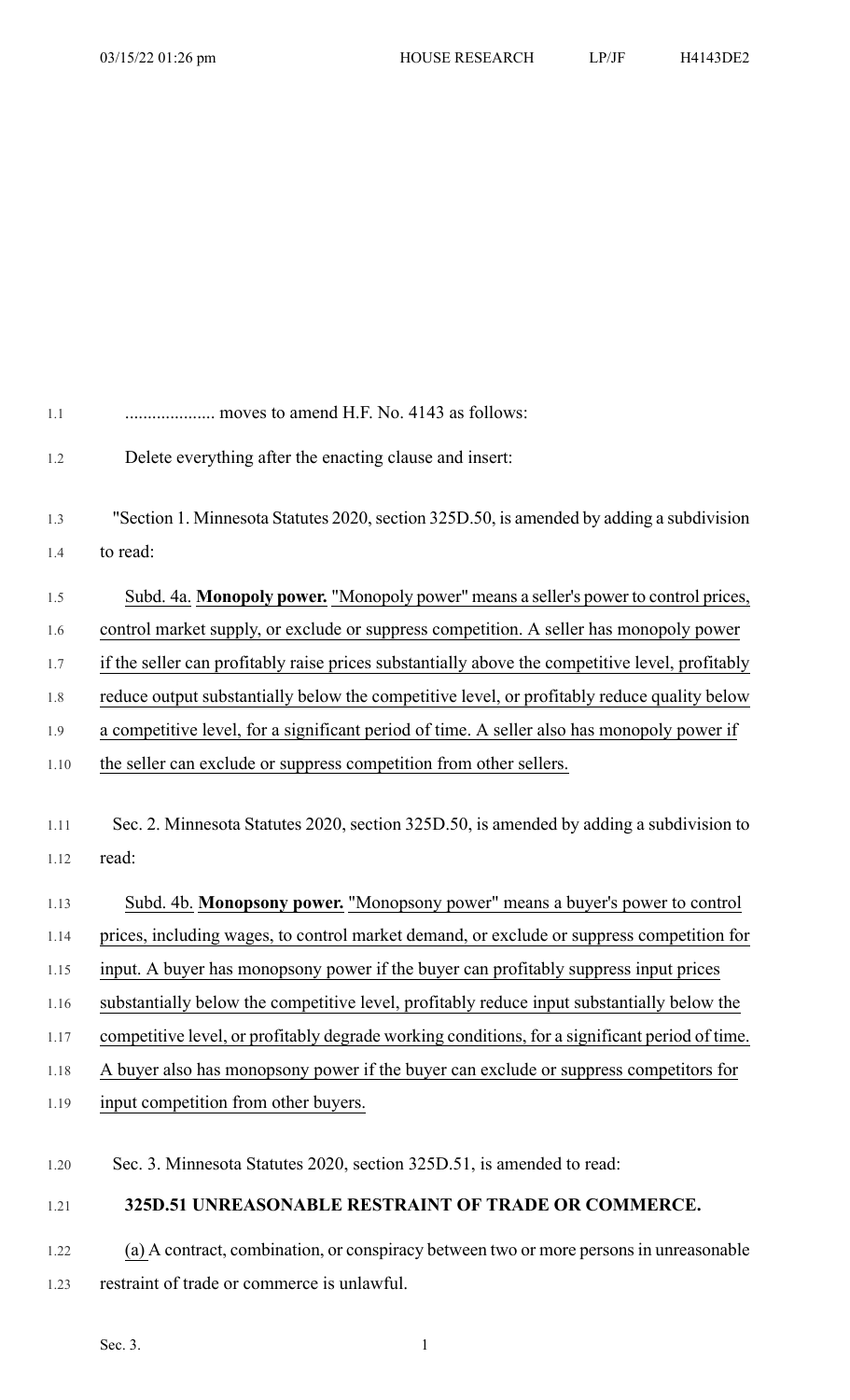|       | 03/15/22 01:26 pm                                                                           | <b>HOUSE RESEARCH</b>                                                                           | $LP/$ J $F$ | H4143DE2 |  |  |
|-------|---------------------------------------------------------------------------------------------|-------------------------------------------------------------------------------------------------|-------------|----------|--|--|
| 2.1   |                                                                                             | (b) An attempt to enter into a contract, combination, or conspiracy between two or more         |             |          |  |  |
| 2.2   |                                                                                             | persons in unreasonable restraint of trade or commerce is unlawful.                             |             |          |  |  |
| 2.3   |                                                                                             | Sec. 4. Minnesota Statutes 2020, section 325D.52, is amended to read:                           |             |          |  |  |
| 2.4   | 325D.52 ESTABLISHMENT, MAINTENANCE, OR USE OF MONOPOLY OR                                   |                                                                                                 |             |          |  |  |
| $2.5$ | <b>MONOPSONY POWER.</b>                                                                     |                                                                                                 |             |          |  |  |
| 2.6   |                                                                                             | The establishment, maintenance, or use of, or any attempt to establish, maintain, or use        |             |          |  |  |
| 2.7   | monopoly or monopsony power over any part of trade or commerce by any person or persons     |                                                                                                 |             |          |  |  |
| 2.8   | for the purpose of affecting competition or controlling, fixing, or maintaining prices is   |                                                                                                 |             |          |  |  |
| 2.9   | unlawful. Evidence of nonpretextual competitive benefits from establishment, maintenance,   |                                                                                                 |             |          |  |  |
| 2.10  |                                                                                             | or use of monopoly power or monopsony power may be a defense only where such benefits           |             |          |  |  |
| 2.11  |                                                                                             | significantly outweigh the competitive harm.                                                    |             |          |  |  |
| 2.12  |                                                                                             | Sec. 5. Minnesota Statutes 2020, section 325D.53, subdivision 1, is amended to read:            |             |          |  |  |
| 2.13  | Subdivision 1. Price fixing, production control, allocation of markets, collusive           |                                                                                                 |             |          |  |  |
| 2.14  | bidding, and concerted refusals to deal. Without limiting section 325D.51, the following    |                                                                                                 |             |          |  |  |
| 2.15  |                                                                                             | shall be deemed to restrain trade or commerce unreasonably and are unlawful:                    |             |          |  |  |
| 2.16  |                                                                                             | $(1)$ A contract, combination, or conspiracy between two or more persons in competition:        |             |          |  |  |
| 2.17  |                                                                                             | (a) for the purpose or with the effect of affecting, fixing, controlling or maintaining the     |             |          |  |  |
| 2.18  | market price, rate, or fee of any commodity or service;                                     |                                                                                                 |             |          |  |  |
| 2.19  |                                                                                             | (b) affecting, fixing, controlling, maintaining, limiting, or discontinuing the production,     |             |          |  |  |
| 2.20  | manufacture, mining, sale or supply of any commodity, or the sale or supply of any service, |                                                                                                 |             |          |  |  |
| 2.21  |                                                                                             | for the purpose or with the effect of affecting, fixing, controlling, or maintaining the market |             |          |  |  |
| 2.22  | price, rate, or fee of the commodity or service; or                                         |                                                                                                 |             |          |  |  |
| 2.23  |                                                                                             | (c) allocating or dividing customers or markets, functional or geographical, for any            |             |          |  |  |
| 2.24  | commodity or service.                                                                       |                                                                                                 |             |          |  |  |
| 2.25  |                                                                                             | (2) A contract, combination, or conspiracy between two or more persons whereby, in              |             |          |  |  |
| 2.26  |                                                                                             | the letting of any public contract, (a) the price quotation of any bid is fixed or controlled,  |             |          |  |  |
| 2.27  | (b) one or more persons refrains from the submission of a bid, or (c) competition is in any |                                                                                                 |             |          |  |  |
| 2.28  | other manner restrained.                                                                    |                                                                                                 |             |          |  |  |
| 2.29  |                                                                                             | (3) A contract, combination, or conspiracy between two or more persons refusing to              |             |          |  |  |
| 2.30  | deal with another person, except a refusal to deal by associations, trading boards, or      |                                                                                                 |             |          |  |  |

2.31 exchanges when predicated upon a failure to comply with rules of membership.